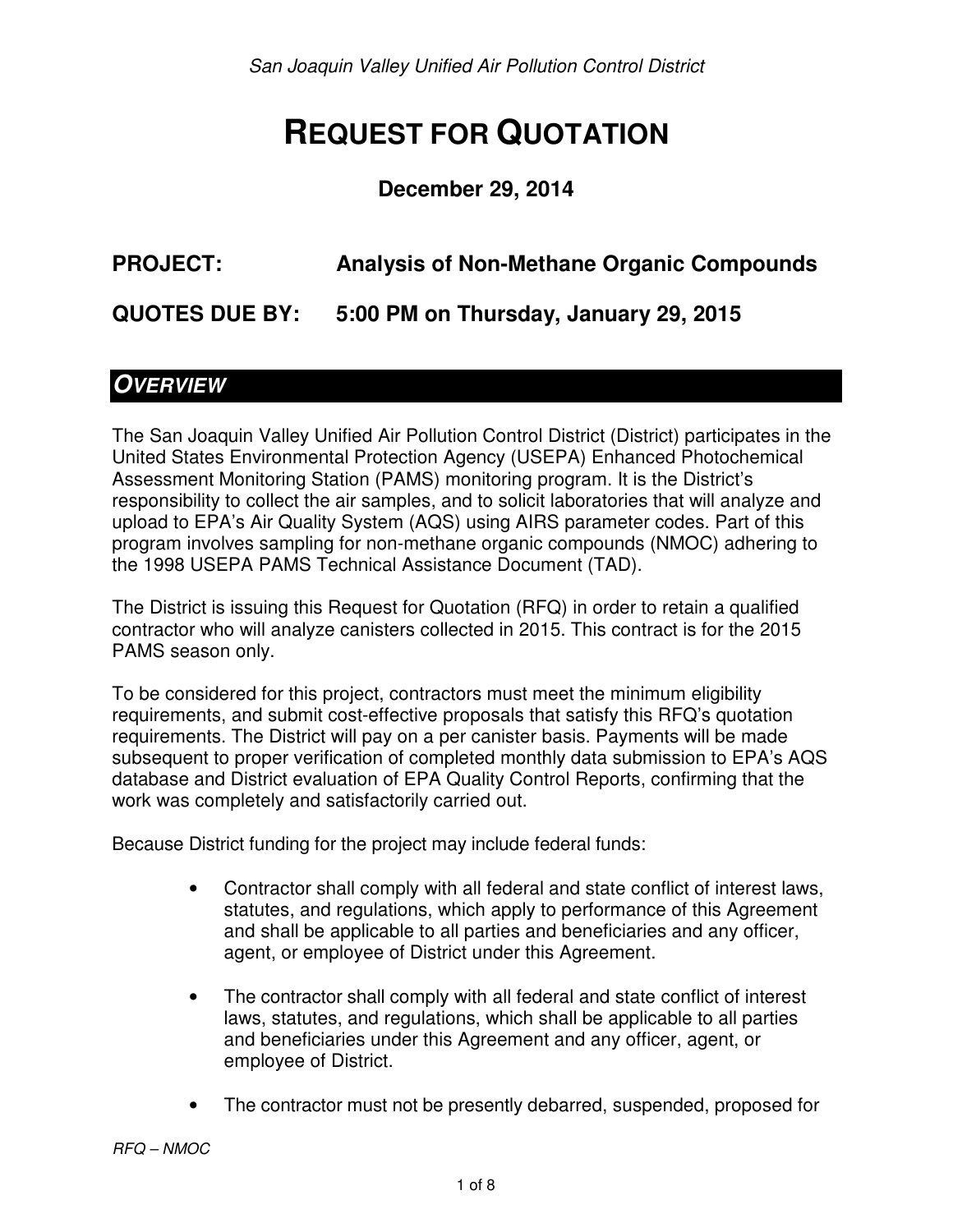#### San Joaquin Valley Unified Air Pollution Control District

debarment, declared ineligible, voluntarily excluded from participation or otherwise excluded from or ineligible for participation under federal assistance programs. Contractor must ensure that all subcontractors employed for conduct of this project also certify compliance with this provision of law to the contractor.

- A contractor or any individual identified in the proposal that appears in the Excluded Parties List System (EPLS) is not eligible for award of a contract. The EPLS is a central registry that contains information regarding entities debarred, suspended, proposed for debarment, excluded, or otherwise declared ineligible from receiving Federal contracts. Access to the EPLS is available at www.epls.gov.
- The contractor certifies by signing the signature page of the original copy of the submitted proposal and any amendment signature page(s) that the proposer is not presently debarred, suspended, proposed for debarment, declared ineligible, voluntarily excluded from participation, or otherwise excluded from or ineligible for participation under federal assistance programs.

The contractor will provide certification that commercial general liability insurance coverage (\$1,000,000 per occurrence) for bodily and personal injuries or for property damage as well as Workers Compensation Insurance as in accordance with the California Labor Code are obtained and are in full force.

The District reserves the right to reject any and all quotations, and to make no awards.

#### **SUBMITTAL INSTRUCTIONS**

A contractor who submits a quotation in response to this RFQ must adhere to the following instructions:

- 1. The deadline for submitting quotations is 5:00 PM on Thursday, January 29, 2015. Quotations received after this time and date will not be accepted.
- 2. Quotations are to be mailed to the following address:

San Joaquin Valley Unified Air Pollution Control District Attn: Stephen Shaw Senior Air Quality Specialist 1990 E. Gettysburg Avenue Fresno, CA 93726-0244

3. The envelope should be marked with title "Quotation for Analysis of Non-Methane Organic Carbons."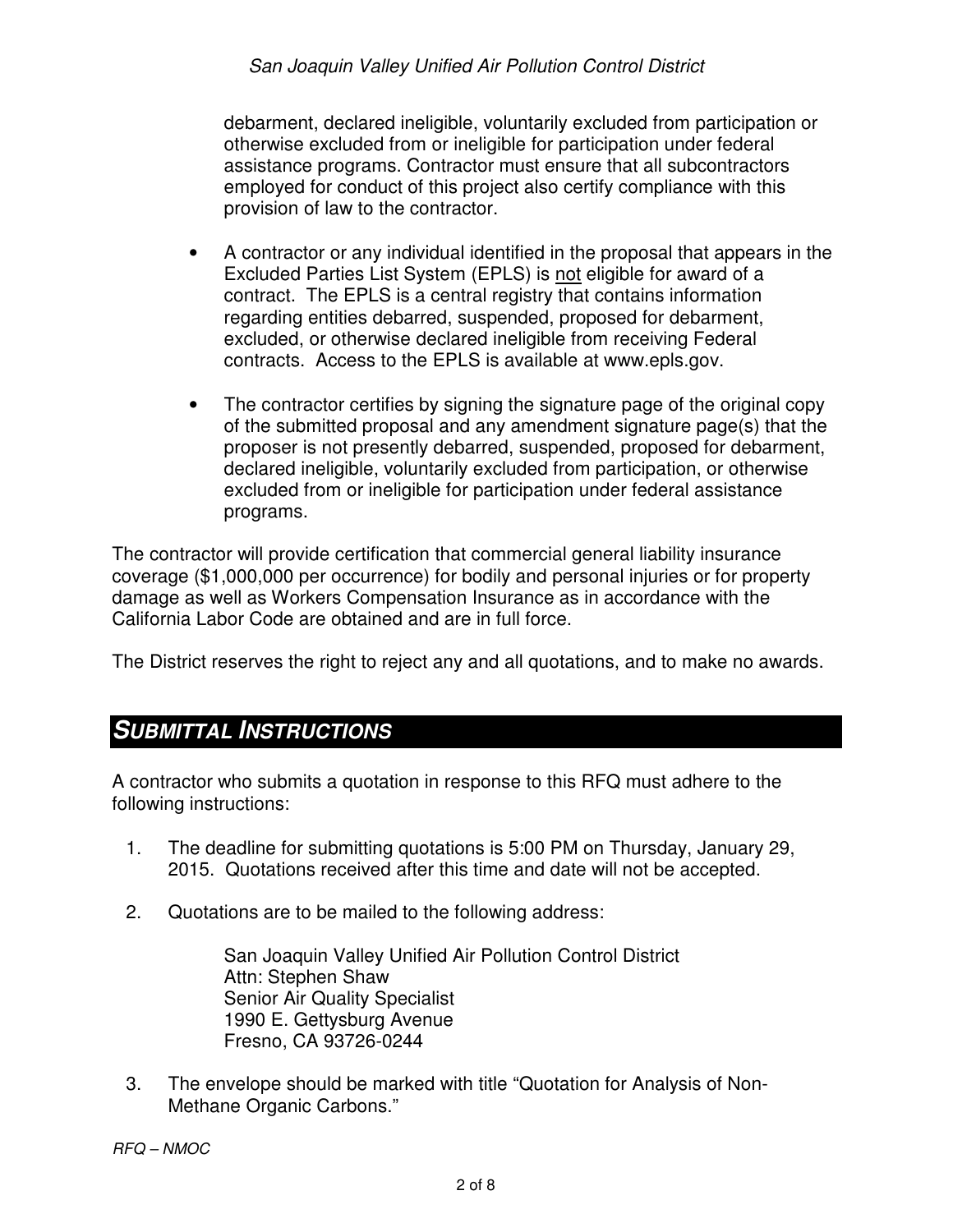4. Include five (5) hard copies and one (1) electronic copy of the quotation.

## **MINIMUM ELIGIBILITY REQUIREMENTS**

Contractors must meet the following minimum eligibility requirements:

- 1. Successful completion of similar PAMS analyses for a government agency within the last 5 years. For the purpose of this RFQ, "similar" means PAMS analyses that closely resemble the analyses to be performed under this RFQ, including required compounds, test methods, numbers of samples, and other relevant details.
- 2. Possess demonstrated ability to create and upload AQS data files.

#### **QUOTATION REQUIREMENTS**

At a minimum, submitted quotations are to individually address the above 2 'Minimum Eligibility Requirments' and number 2 through 11 of the below 'Quotation Requirements':

- 1. Not exceed 24 pages in length (including cover letter and reference material) and pages must be numbered.
- 2. Describe previous experience in the documentation and analysis of PAMS canisters (references are required).
- 3. Provide qualifications of contractor staff who will be assigned to this project, and describe the role of each assigned staff member to be used in the project.
- 4. Describe the process that the contractor will use in the analyses of the samples.
- 5. Describe previous experience in the usage of the EPA AQS pipe delimited flat file transaction format and uploading data directly into EPA's Air Quality System, including a report example in a 'Reported Data' format.
- 6. Describe previous experience with the 1998 USEPA PAMS TAD for Non-Methane Organic Carbons.
- 7. Describe previous experience with PAMS analysis of non-methane organic compounds (NMOC) excluding the analysis of acetaldehyde, acetone, and formaldehyde (Attachment A).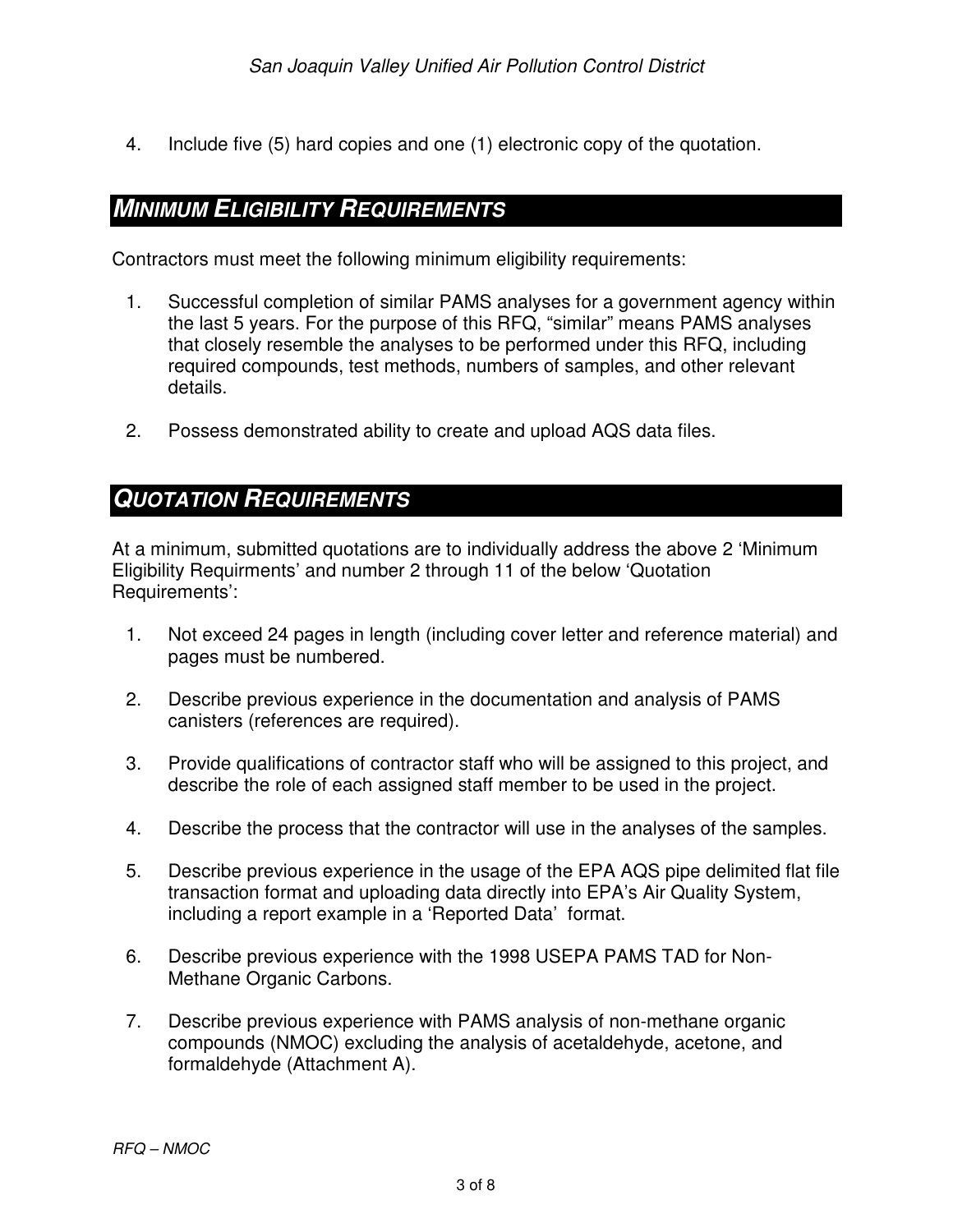- 8. Include a price quote for the analysis of an Audit Sample or Performance Evaluation that the District may request.
- 9. Include a price quote for each of the following items on a per canister basis:
	- a. The cost of analysis of the canisters (to include creation of the AQS transaction file using AQS's pipe delimited flat file transaction format);
	- b. Documentation of invalid samples and missing sample runs
	- c. The evacuation, cleaning, and certification of sample canisters;
	- d. The repair of canisters by part:
		- i. valve ii gauge iii elbow;
- 10. Include a separate price quote for shipping costs for canisters shipped from your location (including audit samples) to the District and/or returned to the contractor on a per box basis of 4 canisters.
- 11. Include a separate price quote for the uploading of all data into AQS using the AQS pipe delimited flat file transaction format.

## **GENERAL PROJECT GUIDELINES**

The following is a description of the general project guidelines, requirements, and responsibilities that both the District and contractor will hold during the life of the project:

- 1. At any time the District may require that the contractor successfully complete an analysis of an Audit Sample or Performance Evaluation in order for the District to evaluate the performance of the lab.
- 2. In 2015, there are expected to be **520** samples sent to the contractor for analysis, but this number may increase up to a maximum of 680 (from a total of 6 sites) depending on the number of samples collected. PAMS sampling will be conducted during the months of June, July and August of 2015.
- 3. The contractor shall perform NMOC analyses using the 1998 USEPA PAMS TAD (the District will not allow for different collection or sampling devices other than what is currently in use).
- 4. There are 57 required compounds to be analyzed as listed in Attachment A (excluding acetaldehyde, acetone, and formaldehyde). No other compounds are requested or desired.
- 5. The District will supply the NMOC samples in 6L SUMMA stainless steel canisters owned by the District.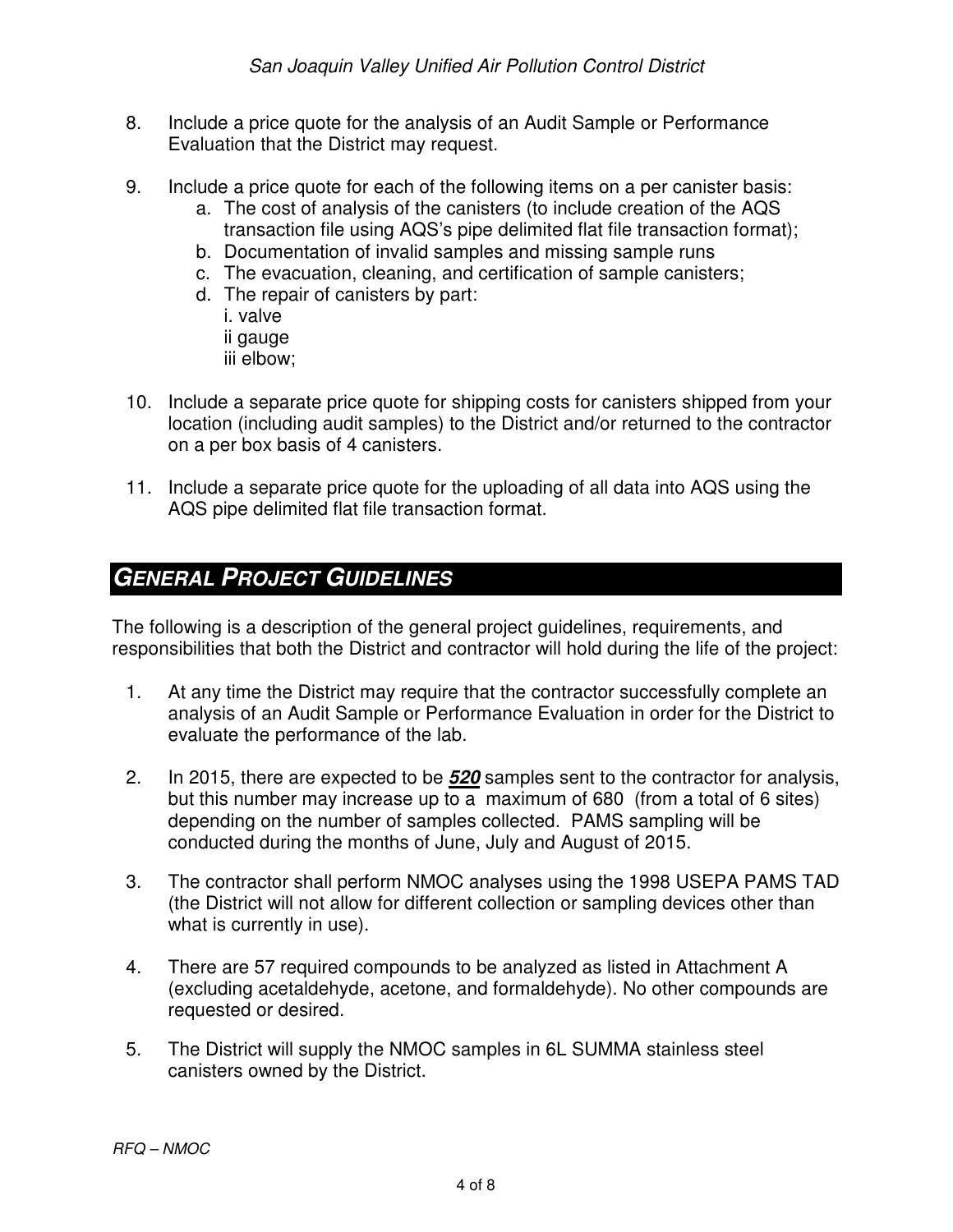- 6. If warranted, the contractor shall provide to the District specific instructions detailing the specific procedures for shipping the canisters. If the contractor prefers that the collected samples be returned to them using a specific kind of container, other than what the District proposes to use, then the contractor must supply these materials to the District as part of the contract. The containers / shipping materials must meet all of Department of Transportation and Federal Aviation Administration requirements for safe handling and transport provided by shipping companies like UPS or FedEx. If the contractor desires the District to use a particular written form for tracking the exposed sample (i.e. a 'Chain of Custody' (COC) form other than the form the District provides), the contractor will supply a sufficient quantity of these forms for use by District staff.
- 7. Analyzed, cleaned and certified canisters shall be returned to the District's possession within 11 days of the contractor receiving them. All canisters are to be shipped via UPS ground shipping. If canister shipments need to be expedited, then the contractor is responsible for any additional cost. The contractor will contact and coordinate with the District with regards to shipping locations and addresses (Fresno and Bakersfield). The contractor is responsible for all recording keeping regarding the shipping of canisters to the individual District locations, recording the number of canisters being sent to each location, and the shipment's date. The District is responsible for all shipping costs of canisters (including audit samples) sent to the District and/or returned to the contractor for this job. The contractor shall be responsible for the shipping cost of canisters that are returned to the District with unacceptable conditions, such as less than -20 PSI of vacuum, missing fitting caps, or with a broken gauge. The certification tag shall include a check list for these items.
- 8. The contractor will make any needed repairs to the canisters such as valve, gauge, or elbow replacement. Payment for any such repairs shall be in accordance with the contract.
- 9. The contractor is responsible for all record keeping and shipping costs of other materials being sent to the District and/or the audit laboratory for this project The District is responsible for recording keeping and shipping costs to return the above mentioned materials (other than canisters) to the contractor.
- 10. Once the District has concluded that the monthly deliverables are acceptable (verification of completed monthly data submission to EPA AQS and District evaluation of EPA Quality Control Reports – confirming that the work was completely and satisfactorily carried out) the contractor may submit a monthly billing statement based upon the site, sample collection date, and time of sample collection and the number of samples for that month (June, July, and August). The billing will not be based on the date of the 'Chain of Custody' form, the date the canisters were receive at the laboratory, or the date of the laboratory's internal tracking system. Each monthly billing will list the gross amount but will invoice at 90% as 10% will be retained until all three month's billings and all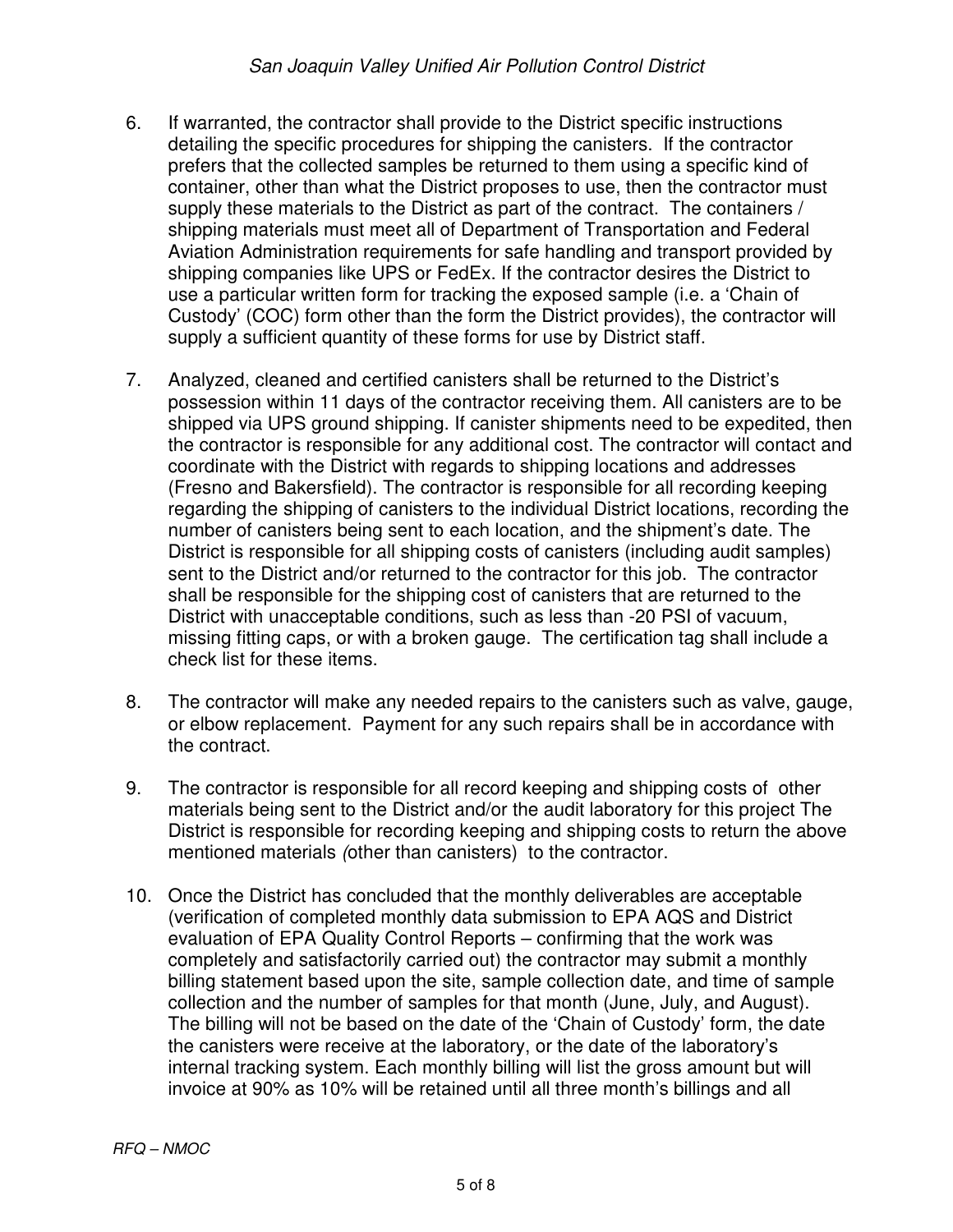#### San Joaquin Valley Unified Air Pollution Control District

services (analyses, reports, audits, performance evaluations, etc.) are successfully completed and rendered to the satisfaction of the District. The 10% retained is the District's guarantee for satisfactory completion. When all of the above prerequisites have been completed and deemed satisfactory, the District will accept an invoice for the retained amount and the final payment will be dispensed.

- 11. The contractor shall retain and archive a copy of all paper and electronic records of this project for a minimum of three (3) years. The archived records will include any documentation pertaining to the analysis and reduction of raw and processed data, including calibrations, samples and run sequences. In the case where there is a need of clarification or investigation of the reported data, the contractor will provide any and all necessary information as requested so that the entire analysis can be reconstructed.
- 12. The contractor will be available by phone to discuss issues related to this project on the same business day that the District places the call with the contractor. The contractor shall notify the District immediately upon the discovery of any irregularities during the course of the project.
- 13. It is understood by the Contractor that time is of the essence in the performance of this project.
- 14. Since this Agreement exceeds Ten Thousand Dollars (\$10,000), the contractor will be subject to examination and audit of the auditor general for a period of three (3) years after final payment under contract.

# **QUALITY CONTROL REQUIREMENTS**

The following procedures will be employed to ensure the quality of the project and the resulting data:

- 1. The contractor is to provide their own certified EPA-PAMS Reference Gas Cylinder for calibration standard purposes. The Gas Cylinder must include the PAMS VOC Target Compounds. These gases must be traceable to a National Institute of Standards and Technology (NIST) standard.
- 2. Samples shall be promptly analyzed to prevent degradation of the hydrocarbon species, and to facilitate timely return of the canisters to the District. Analyzed, cleaned and certified canisters shall be returned and be in the District's possession within 11 days of the contractor receiving them. All canisters are to be shipped via UPS ground shipping. If canister shipments need to be expedited, then the contractor is responsible for any additional cost.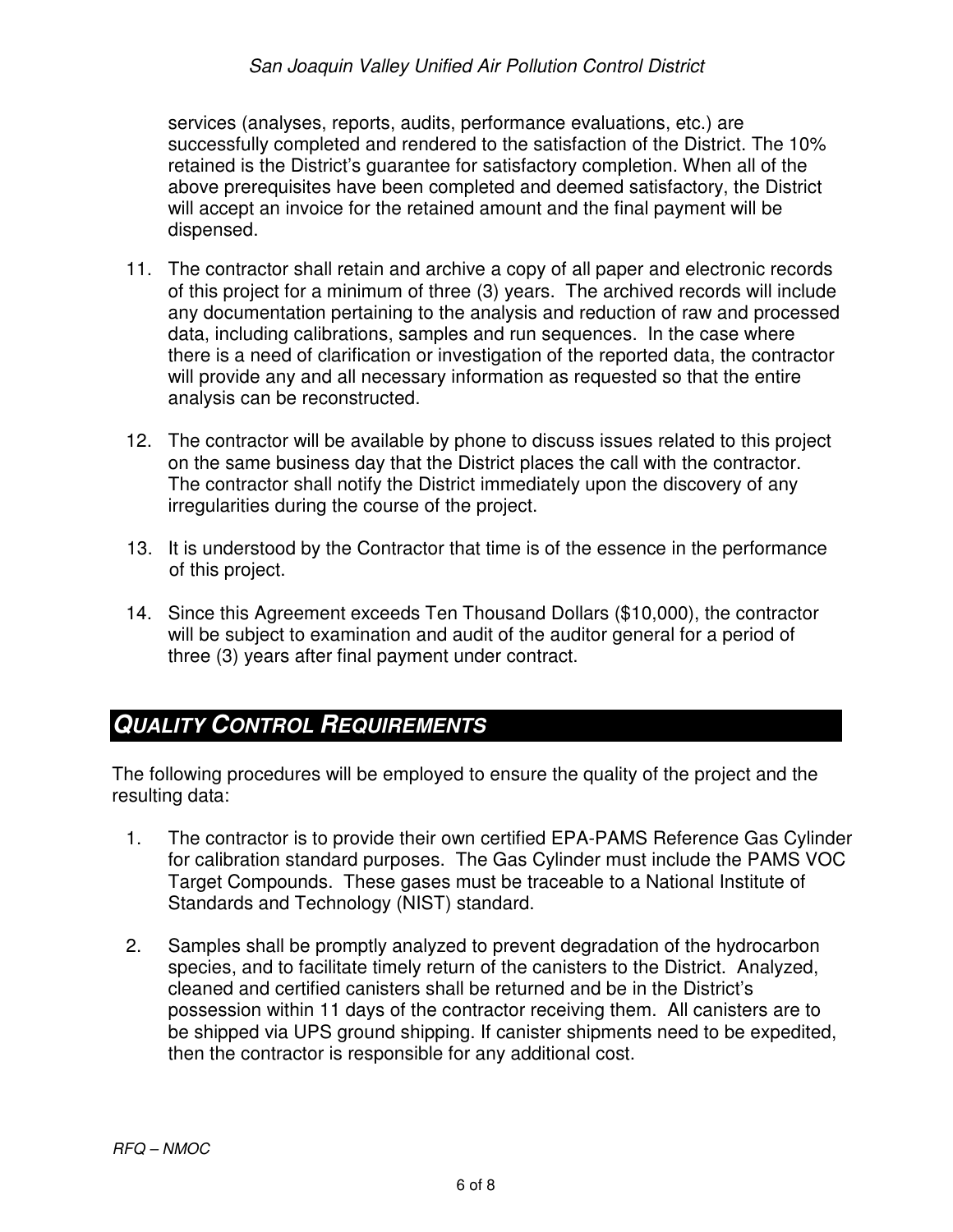- 3. The contractor will analyze contents of only the valid samples as identified in District 'Chain of Custody' (COC) forms. The contractor will not analyze contents of invalid samples. For invalid samples, the contractor will repair canisters as necessary, and prepare, clean, and certify canisters for subsequent sampling. The contractor will appropriately document missing samples.
- 4. Upon completion of analysis, the contractor will evacuate, clean, and certify each canister for future sampling and analysis before returning it to the District. Preparation shall include cleaning the canister, vacuum verification of -30 PSI and leak testing. Canisters received with less than the -20 PSI will be deemed defective with a leak problem and returned for correction at the contractor's expense.
- 5. The contractor will analyze and include in the reports one (1) clean and certified canister per day as a part of the quality control certification process. Another report is to include the number of canisters passed and failed with regards to the total number of canisters that went through the certification process.
- 6. The contractor will provide written documentation indicating the methodology used for analytical instrument calibration, analysis and quality control / assurance. Copies of all related paperwork used to conduct data analysis such as chromatograms; instrument calibrations, etc., shall be supplied to the District in an electronic form (DVD, Flash Drive, Compact Disc, etc.)
- 7. At no additional cost, the contractor will analyze for audit purposes, any canister(s) sent to the contractor by a CARB, USEPA and/or EPA approved National Air Toxics Trend Stations (NATTS) Laboratory designated by the District. The contractor shall provide copies of these audit results to the District. The results shall include all pertinent information regarding calibration reports and standard certificates.

# **DATA REQUIREMENTS**

The following is a list of requirements for the collection and reporting of the data involved in this project:

- 1. The contractor will only report data for the 57 compounds that are required to be analyzed as listed in the North American Research Strategy for Tropospheric Ozone (NARSTO) Measurement Methods Compendium; excluding acetaldehyde, acetone, and formaldehyde (Attachment A). No other compounds are requested or desired.
- 2. The laboratory will report data as 'Reported Data' in the AQS pipe delimited flat file transaction format.